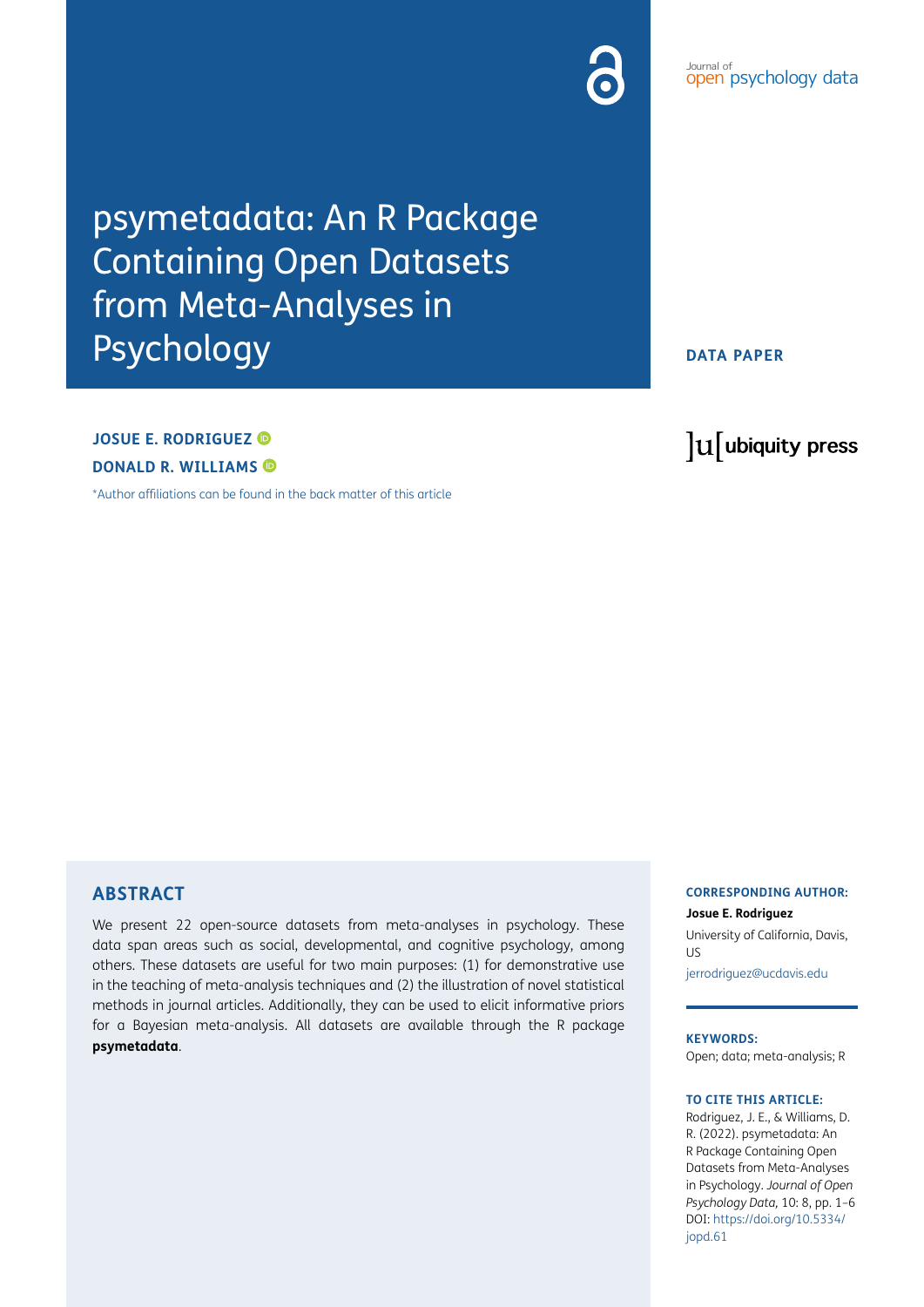# **BACKGROUND**

Meta-analysis is an indispensable technique for summarizing a set of similar primary studies that share a common topic. Key goals include determining the average effect size ([Hedges & Pigott, 2001](#page-4-0)) determining whether study characteristics moderate the effect size [\(Hedges & Pigott, 2005](#page-4-1)) and quantifying the extent of heterogeneity in the observed effects ([Higgins](#page-4-2)  [& Thompson, 2002](#page-4-2); [Ioannidis et al., 2007](#page-4-3)). These applications make the role of meta-analysis pivotal to psychology research. Accordingly, it is essential to (1) teach psychological researchers how to be informed consumers of meta-analyses and (2) develop improved statistical methods to conduct meta-analyses. A necessity to support such efforts is the availability of high-quality and easily accessible data.

To help meet these needs, we developed the R package **psymetadata**, which contains 22 recent opensource datasets from meta-analyses of the psychological literature. These data were collected through the Open Science Framework (OSF) and span areas such as social, developmental, and cognitive psychology, among others.<sup>1</sup> The purpose of collecting these datasets was twofold. First, to provide psychologists easily accessible empirical data that facilitate "real-world" examples in pedagogical settings concerning meta-analyses, and second, to enable methodological researchers to illustrate novel statistical techniques on archetypal psychological data. For example, the data contained in this package can be used throughout an introductory meta-analysis course or in a research article to show that a particular metaanalytic method has desirable statistical properties. Further, when conducting a Bayesian meta-analysis, informative priors can be elicited based on such data (e.g., [van Erp et al., 2017\)](#page-5-0). Notably, similar efforts already exist, such as the **metadat** R package ([White et al., 2021\)](#page-5-1), albeit without a focus on psychological data. Therefore, the **psymedata** package is of wide relevance to learners, teachers, researchers, and practitioners of meta-analysis alike.

### **METHODS STUDY DESIGN**

Traditionally, meta-analytic techniques include only one effect size per study because otherwise, the classical assumption of independence among effect sizes is violated. However, the collected datasets may contain more than one effect size per study, or non-independent effect sizes. As we describe in the section Reuse Potential, this feature provides great flexibility in how the datasets can be used. Moreover, each dataset contains several variables suitable for use in moderator analysis. Lastly, in meta-analysis, the primary outcome under study is the average effect size. The effect sizes in the **psymetadata**

currently include Hedges' *g*, Cohen's *d*, and Pearson's *r*, among others.

#### **TIME OF DATA COLLECTION**

All datasets were collected between March 2021 and May 2021.

#### **LOCATION OF DATA COLLECTION**

The collected datasets were all freely available on the OSF. The original OSF repository for each dataset can be found in the package documentation ([https://cran.r](https://cran.r-project.org/web/packages/psymetadata/psymetadata.pdf)[project.org/web/packages/psymetadata/psymetadata.](https://cran.r-project.org/web/packages/psymetadata/psymetadata.pdf) [pdf\)](https://cran.r-project.org/web/packages/psymetadata/psymetadata.pdf).

#### **SAMPLING, SAMPLE AND DATA COLLECTION**

A convenience sample was obtained by searching the keyword "meta-analysis" on the OSF and clicking through as many results as we could manage over the period of data collection. Each result was checked for whether it had openly available data and whether a codebook could be found either in the manuscript or the supplemental materials. We only collected datasets where there was a corresponding codebook. This procedure resulted in 22 datasets.

#### **MATERIALS/ SURVEY INSTRUMENTS**

No materials were used aside from the computers used to search, download, and clean the data.

#### **QUALITY CONTROL**

The data were collected with diligence and care. All dataset names follow the convention [firstauthor] [year]. For example, the data collected in Barroso et [al. \(2021\)](#page-4-4) was named barroso2021 (see Table 1 for all authors and years). All common variables among the datasets were renamed according to mainstream conventions stemming from the popular **metafor** R package [\(Viechtbauer, 2010\)](#page-5-2). Specifically, each dataset contains at least the following variables

- **•**  study\_id: Unique identifier for each study.
- es id: Unique identifier for each effect size.
- vi: The estimated effect size.
- vi: The estimated variance of the effect size.

Variables included in the original dataset, but whose definitions were either unavailable or unclear were excluded from the final version included in **psymetadata**.

#### **DATA ANONYMISATION AND ETHICAL ISSUES**

The collected datasets are all secondary and only contain study-level information.

#### **EXISTING USE OF DATA**

The collected datasets all belonged to a primary metaanalysis. These original works are cited in the references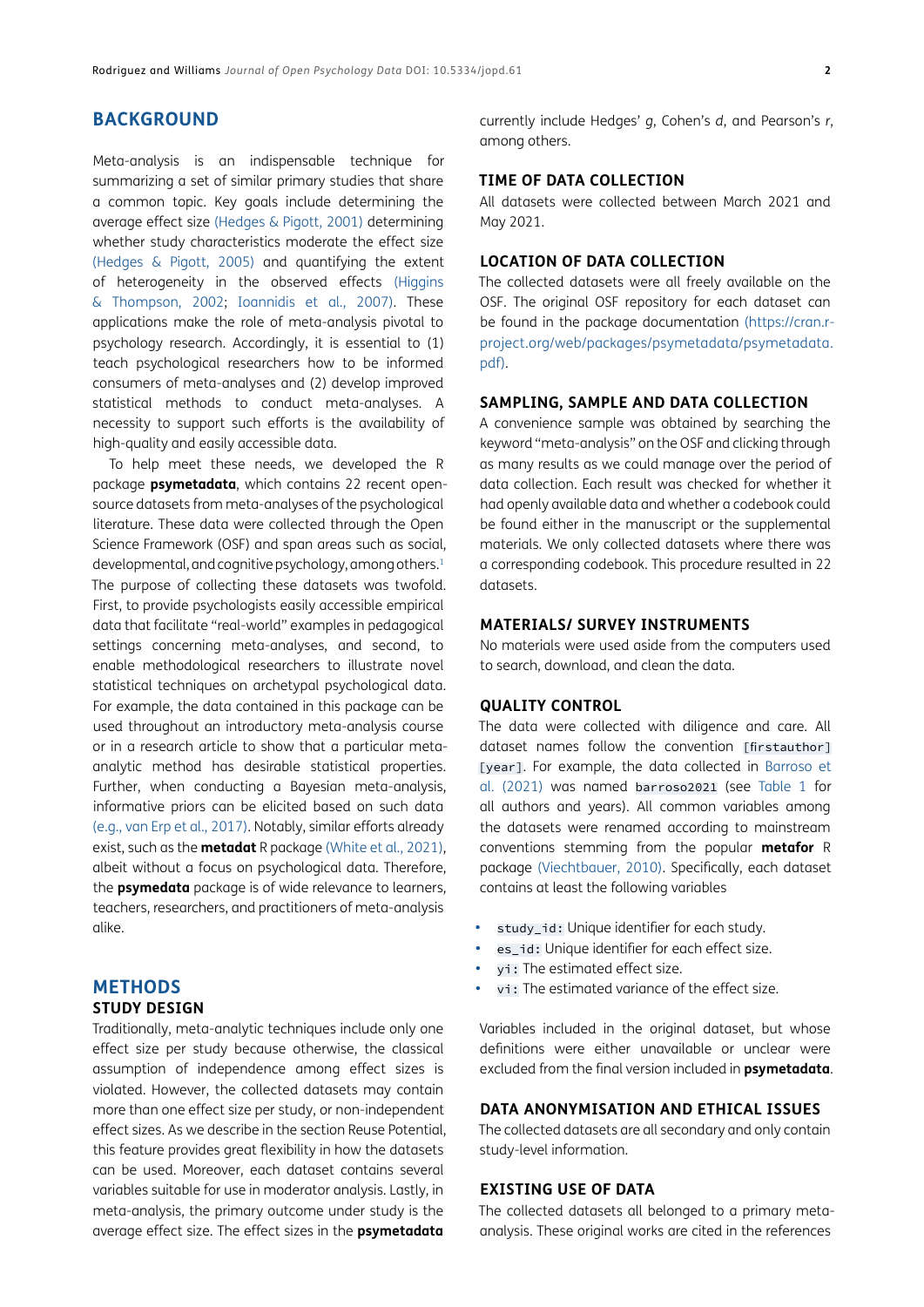| <b>AUTHOR(S)</b>          | <b>YEAR</b> | <b>TOPIC</b>                                                   |  |
|---------------------------|-------------|----------------------------------------------------------------|--|
| Agadullina & Lovakov      | 2018        | Out-group entitativity and prejudice                           |  |
| Aksayli et al.            | 2019        | The cognitive and academic benefits of Cogmed                  |  |
| Barroso et al.            | 2021        | Math anxiety and math achievement                              |  |
| Coles et al.              | 2019        | Facial feedback                                                |  |
| Gamble et al.             | 2019        | Specificity of future thinking in depression                   |  |
| Gnambs                    | 2020        | The color red and cognitive performance                        |  |
| Lowe et al.               | 2021        | The advantage of bilingualism in children                      |  |
| MacCann et al.            | 2020        | Student emotional intelligence and academic performance        |  |
| Maldonado et al.          | 2020        | Age differences in executive function                          |  |
| The ManyBabies Consortium | 2020        | Variation in infancy research                                  |  |
| Klein et al.              | 2018        | Variation in replicability across samples and settings         |  |
| Noble et al.              | 2019        | Shared reading and language development                        |  |
| Nuijten et al.            | 2020        | Intelligence                                                   |  |
| Sala et al.               | 2019        | Working-memory training and near- and far-transfer measures    |  |
| Schroeder et al.          | 2020        | Transcranial direct current stimulation and inhibitory control |  |
| Spaniol & Danielsson      | 2020        | Executive function components in intellectual disability       |  |
| Stasielowicz              | 2019        | Goal orientation and performance adaptation                    |  |
| Stasielowicz              | 2020        | Cognitive ability in performance adaption                      |  |
| Steffens et al.           | 2021        | Social Identity Theory and leadership                          |  |
| Stramaccia et al.         | 2020        | Memory suppression                                             |  |
| Wibbelink et al.          | 2017        | Juvenile recidivism                                            |  |

#### **Table 1** Datasets included in **psymetadata***.*

*Note*. [Stasielowicz \(2019\)](#page-4-18) contained two datasets.

and are listed in the documentation of the **psymetadata** package. Further, an applied exampled using one of the datasets [\(Gnambs, 2020](#page-4-5)) was included in Williams et al. (2021).

# **DATASET DESCRIPTION AND ACCESS**

All datasets in **psymetadata** share a similar structure. To demonstrate this structure, [Code 1](#page-2-0) shows a truncated version of the coles2019 dataset originally used to conduct a meta-analysis examining the facial feedback hypothesis ([Coles et al., 2019](#page-4-6)). As previously mentioned, each dataset contains the columns es\_id, study\_id, yi, and vi. These variables correspond to the unique identifier for the effect size, the unique identifier for the study from which the effect size was collected, the effect size, and the variance of the effect size, respectively. Additionally, most datasets contain information pertaining to the year of publication and the authors of the study from which the effect sizes were obtained. In the coles2019 dataset, the year column denotes the year the effect size was published. The remaining variables, in this case, file\_ drawer and w\_v\_b, correspond to moderator variables. For example, one may want to test whether the average effect size of a study may vary according to whether it

was published in a peer-reviewed journal (file drawer), or whether the study design was within- or betweenparticipants (w\_v\_b).

<span id="page-2-0"></span>

| CODE 1. EXAMPLE DATA FROM COLES ET AL. (2019). |                      |                      |                      |                      |                      |                |  |  |
|------------------------------------------------|----------------------|----------------------|----------------------|----------------------|----------------------|----------------|--|--|
| es                                             | study_ yi            |                      | vi                   | year                 | file $\_$            | w_v_b          |  |  |
| id                                             | id                   |                      |                      |                      | drawer               |                |  |  |
| $\mathbf{1}$                                   | 1                    | 0.020                | 0.013                | 2013                 | yes                  | within         |  |  |
| $\overline{\mathbf{c}}$                        | 2                    | 0.179                | 0.050                | 1998                 | no                   | between        |  |  |
| 3                                              | 3                    | 1.019                | 0.085                | 2014                 | no                   | between        |  |  |
| 4                                              | 3                    | 0.074                | 0.069                | 2014                 | no                   | between        |  |  |
| 5                                              | 3                    | 1.074                | 0.131                | 2014                 | no                   | between        |  |  |
| 6                                              | 3                    | 0.202                | 0.079                | 2014                 | no                   | between        |  |  |
| $\cdot$                                        | $\ddot{\phantom{0}}$ | $\ddot{\phantom{0}}$ | $\ddot{\phantom{0}}$ | $\ddot{\phantom{0}}$ | $\cdot$              | $\cdot$        |  |  |
| $\bullet$                                      |                      | $\cdot$              |                      | $\cdot$              |                      |                |  |  |
| $\cdot$                                        | $\ddot{\phantom{0}}$ | $\ddot{\phantom{a}}$ | $\blacksquare$       | $\blacksquare$       | $\ddot{\phantom{a}}$ | $\blacksquare$ |  |  |
| 284                                            | 138                  | $-0.0049$            | 0.0098               | 2009                 | no                   | within         |  |  |
| 285                                            | 139                  | 0.5374               | 0.0440               | 1997                 | no                   | within         |  |  |
| 286                                            | 140                  | $-0.2377$            | 0.1222               | 2002                 | no                   | between        |  |  |

#### **REPOSITORY LOCATION**

The data from **psymetadata** can be accessed by downloading the R package **psymetadata** from CRAN, using install.packages("psymetadata"), or from [GitHub](https://github.com/josue-rodriguez/psymetadata
). Alternatively, [individual files](https://github.com/josue-rodriguez/psymetadata/tree/main/data
) may be downloaded from GitHub.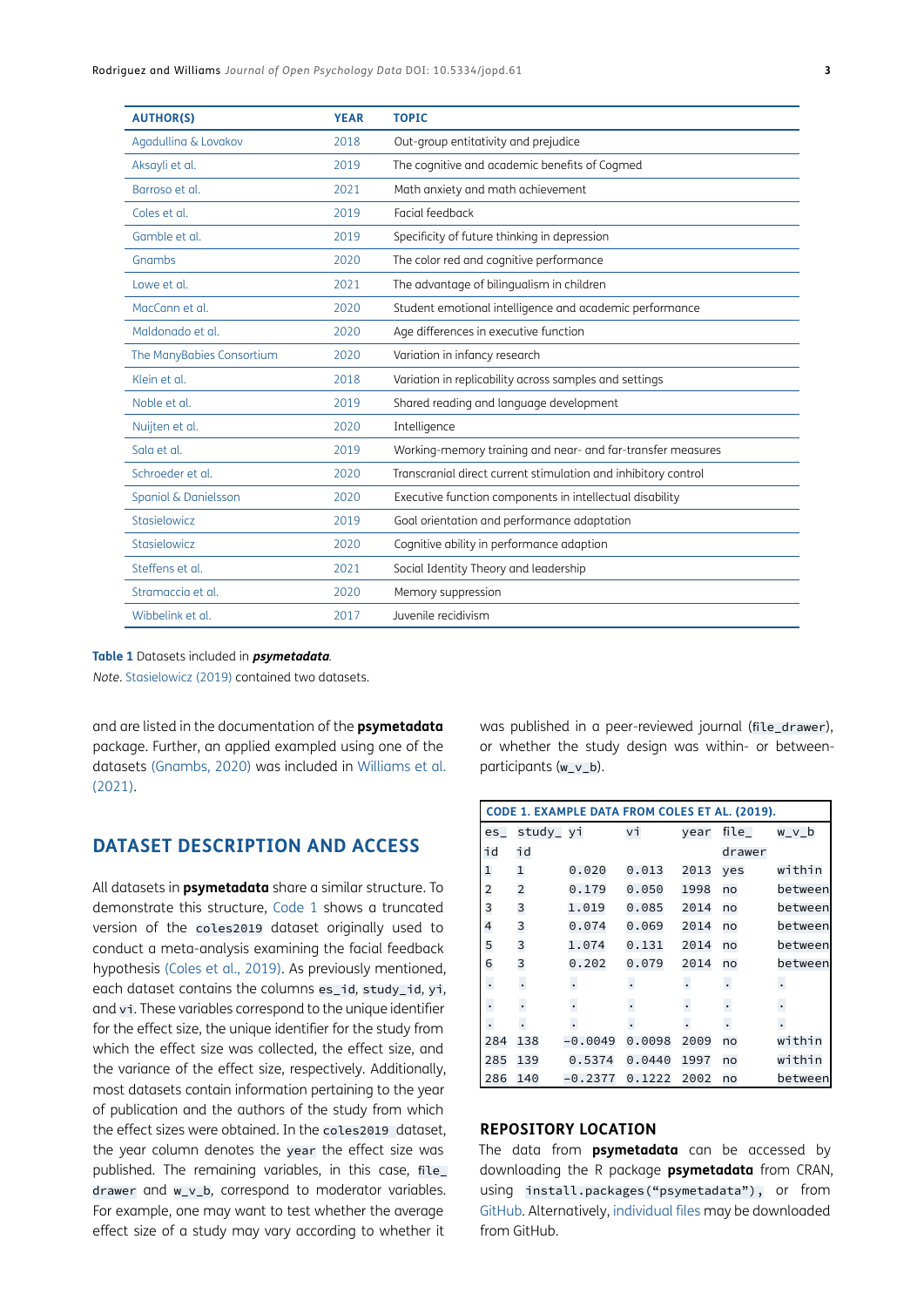#### **OBJECT/FILE NAME**

All of the datasets are saved in the "Data" folder of the **psymetadata** GitHub repository and are saved using the format [author][year].rda.

#### **DATA TYPE**

All datasets are secondary.

#### **FORMAT NAMES AND VERSIONS**

The data are saved in the R data format (i.e., the .rda file extension). Accessing files in this format requires using the R programming language [\(R Core Team, 2021\)](#page-4-19).

#### **LANGUAGE**

The data are saved in American English.

#### **LICENSE**

The data are distributed under the GNU General Public License Version 2.

#### **LIMITS TO SHARING**

There are no limitations on the sharing of this data.

#### **PUBLICATION DATE**

The **psymetadata** package was originally published to CRAN on 31/05/2021.

#### **FAIR DATA/CODEBOOK**

For each dataset, the variable names, variable definitions, topic, and reference(s) have been documented. The documentation is available for all datasets [\(https://cran.r](https://cran.r-project.org/web/packages/psymetadata/psymetadata.pdf)[project.org/web/packages/psymetadata/psymetadata.](https://cran.r-project.org/web/packages/psymetadata/psymetadata.pdf) [pdf](https://cran.r-project.org/web/packages/psymetadata/psymetadata.pdf)). The documentation of a given dataset can also be accessed using the ? function in R (e.g., ?coles2019).

# **REUSE POTENTIAL**

The **psymetadata** package contains 22 datasets that contain multiple, dependent effect sizes and moderator variables. This affords a great deal of flexibility in teaching a variety of common techniques. For instance, if one were to either average effect sizes within studies or select a single effect size per study, then classical fixedeffects and random-effects meta-analysis ([Borenstein](#page-4-20)  [et al., 2009\)](#page-4-20) can be taught. On the other hand, these datasets may be used to demonstrate methods that explicitly account for dependent effect sizes, such as robust variance estimation [\(Hedges et al., 2010](#page-4-21)) or three-level meta-analysis ([Assink & Wibbelink, 2016](#page-4-22)). Of course, additional techniques may be taught with these data, including moderator analysis ([Hedges &](#page-4-1) [Pigott, 2005](#page-4-1)), subgroup analysis [\(Borenstein & Higgins,](#page-4-23)  [2013\)](#page-4-23), testing for publication bias ([Copas, 1999;](#page-4-24) [Sutton,](#page-5-8)  [2000](#page-5-8)) and Bayesian meta-analysis, among many others.

For methodological researchers, illustrative examples are commonly employed to demonstrate that novel methodologies have desirable statistical properties and are suitable for studying psychological phenomena. For example, Williams et al. (2021) used the gnambs2020 dataset to show how accounting for group differences in between-study heterogeneity may have profound implications for the resulting inferences of a metaanalysis. Further, priors for Bayesian meta-analyses can be determined by using these data. One can imagine that a future meta-analysis studying whether various developmental psychology studies replicate (e.g., [The](#page-5-3) [ManyBabies Consortium, 2020](#page-5-3)) may rely on a random effects model to do so. By using, say, the manyBabies2020 dataset, informed priors may be determined for the overall effect size, or for the between-study heterogeneity (e.g., [van Erp et al., 2017](#page-5-0)). Finally, the open-source nature of the package allows researchers to contribute their own meta-analytic datasets to the **psymetadata** by following the steps outlined on the **psymetadata** [GitHub repository.](https://github.com/josue-rodriguez/psymetadata/tree/main/data
)

#### **NOTE**

<span id="page-3-1"></span> $1$  The specific topics, along with the authors and years of each meta-analysis are shown in Table 1.

# **FUNDING INFORMATION**

DRW was supported by a National Science Foundation Graduate Research Fellowship under Grant No. 1650042.

# **COMPETING INTERESTS**

The authors have no competing interests to declare.

# **AUTHOR CONTRIBUTION**

JER and DRW collected and cleaned the data. JER and DRW coded the corresponding R package.

## <span id="page-3-0"></span>**AUTHOR AFFILIATIONS**

**Josue E. Rodriguez <sup>1</sup>** [orcid.org/0000-0002-9092-4869](https://orcid.org/0000-0002-9092-4869) University of California, Davis, US **DonaldR. Williams D** [orcid.org/0000-0001-6735-8785](https://orcid.org/0000-0001-6735-8785) NWEA, US

### **REFERENCES**

<span id="page-3-2"></span>**Agadullina, E. R.,** & **Lovakov, A. V.** (2018). Are people more prejudiced towards groups that are perceived as coherent?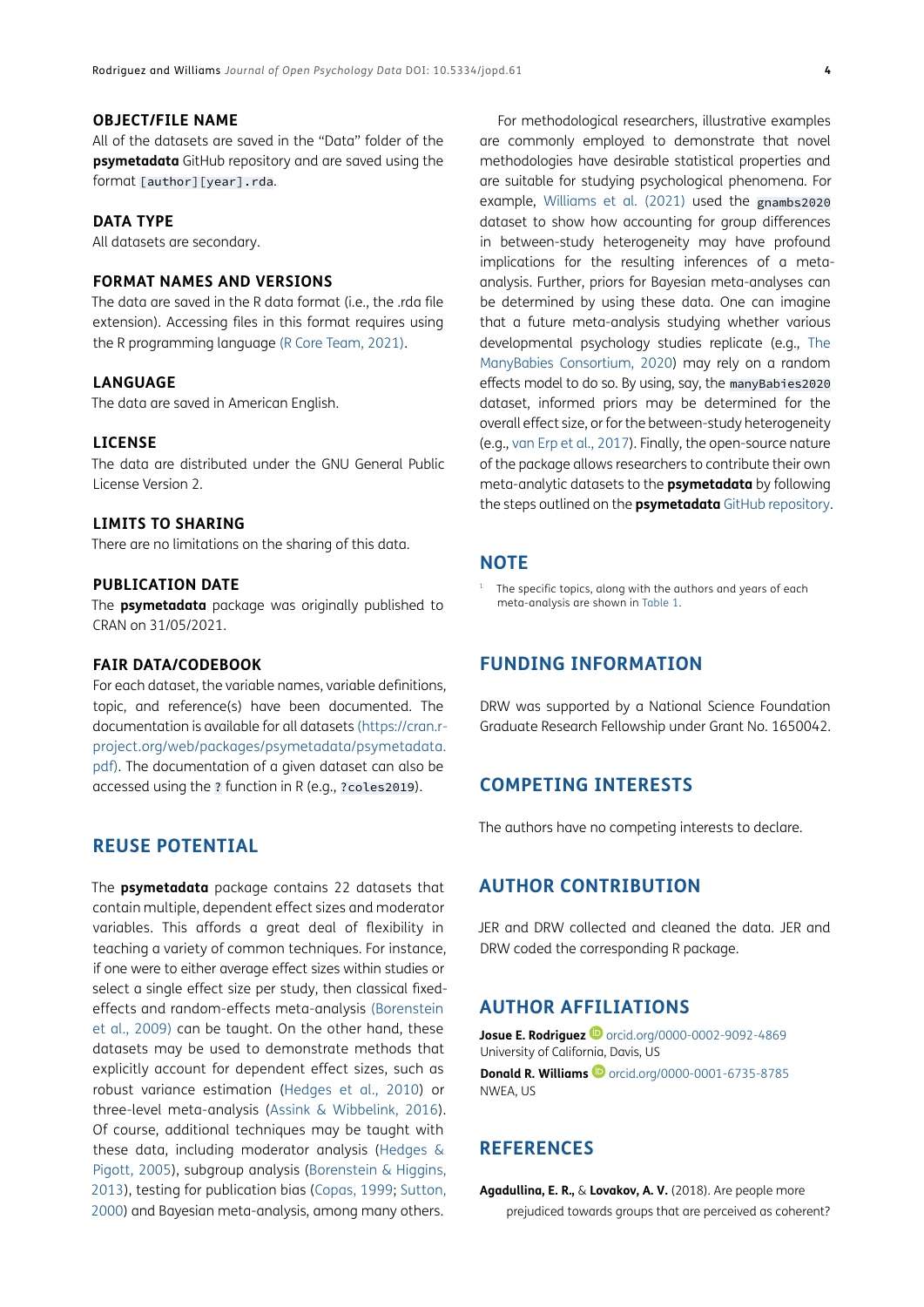A meta-analysis of the relationship between out-group entitativity and prejudice. *British Journal of Social Psychology*, *57*(4), 703–731. DOI: [https://doi.org/10.1111/bjso.12256](https://doi.org/10.1111/bjso.12256 )

- <span id="page-4-7"></span>**Aksayli, N. D., Sala, G.,** & **Gobet, F.** (2019). The cognitive and academic benefits of Cogmed: A meta-analysis. *Educational Research Review*, *27*, 229–243. DOI: [https://doi.](https://doi.org/10.1016/j.edurev.2019.04.003 ) [org/10.1016/j.edurev.2019.04.003](https://doi.org/10.1016/j.edurev.2019.04.003 )
- <span id="page-4-22"></span>**Assink, M.,** & **Wibbelink, C. J. M.** (2016). Fitting three-level meta-analytic models in R: A step-by-step tutorial. *The Quantitative Methods for Psychology*, *12*(3), 154–174. DOI: [https://doi.org/10.20982/tqmp.12.3.p154](https://doi.org/10.20982/tqmp.12.3.p154 )
- <span id="page-4-4"></span>**Barroso, C., Ganley, C. M., McGraw, A. L., Geer, E. A., Hart, S. A.,** & **Daucourt, M. C.** (2021). A meta-analysis of the relation between math anxiety and math achievement. *Psychological Bulletin*, *147*(2), 134–168. DOI: [https://doi.](https://doi.org/10.1037/bul0000307 ) [org/10.1037/bul0000307](https://doi.org/10.1037/bul0000307 )
- <span id="page-4-20"></span>**Borenstein, M., Hedges, L. V., Higgins, J. P.,** & **Rothstein, H. R.,**  (2009). *Introduction to meta-analysis*. John Wiley & Sons. DOI: [https://doi.org/10.1002/9780470743386](https://doi.org/10.1002/9780470743386 )
- <span id="page-4-23"></span>**Borenstein, M.,** & **Higgins, J. P. T.** (2013). Meta-Analysis and Subgroups. *Prevention Science*, *14*(2), 134–143. DOI: [https://doi.org/10.1007/s11121-013-0377-7](https://doi.org/10.1007/s11121-013-0377-7 )
- <span id="page-4-6"></span>**Coles, N. A., Larsen, J. T.,** & **Lench, H. C.** (2019). A metaanalysis of the facial feedback literature: Effects of facial feedback on emotional experience are small and variable. *Psychological Bulletin*, *145*(6), 610. DOI: [https://doi.](https://doi.org/10.1037/bul0000194 ) [org/10.1037/bul0000194](https://doi.org/10.1037/bul0000194 )
- <span id="page-4-24"></span>**Copas, J.** (1999). What works?: Selectivity models and metaanalysis. *Journal of the Royal Statistical Society: Series A (Statistics in Society)*, *162*(1), 95–109. DOI: [https://doi.](https://doi.org/10.1111/1467-985X.00123 ) [org/10.1111/1467-985X.00123](https://doi.org/10.1111/1467-985X.00123 )
- <span id="page-4-8"></span>**Gamble, B., Moreau, D., Tippett, L. J.,** & **Addis, D. R.**  (2019). Specificity of Future Thinking in Depression: A Meta-Analysis. *Perspectives on Psychological Science*, *14*(5), 816–834. DOI: [https://doi.](https://doi.org/10.1177/1745691619851784 ) [org/10.1177/1745691619851784](https://doi.org/10.1177/1745691619851784 )
- <span id="page-4-5"></span>**Gnambs, T.** (2020). Limited evidence for the effect of red color on cognitive performance: A meta-analysis. *Psychonomic Bulletin* & *Review*, *27*(6), 1374–1382. DOI: [https://doi.](https://doi.org/10.3758/s13423-020-01772-1 ) [org/10.3758/s13423-020-01772-1](https://doi.org/10.3758/s13423-020-01772-1 )
- <span id="page-4-1"></span>**Hedges, L. V.,** & **Pigott, T.** (2005). The Power of Statistical Tests for Moderators in Meta-Analysis. *Psychological Methods*, *9*, 426–445. DOI: [https://doi.org/10.1037/1082-989X.9.4.426](https://doi.org/10.1037/1082-989X.9.4.426 )
- <span id="page-4-0"></span>**Hedges, L. V.,** & **Pigott, T. D.** (2001). The power of statistical tests in meta-analysis. *Psychological Methods*, *6*(3), 203– 217. DOI: [https://doi.org/10.1037/1082-989X.6.3.203](https://doi.org/10.1037/1082-989X.6.3.203 )
- <span id="page-4-21"></span>**Hedges, L. V., Tipton, E.,** & **Johnson, M. C.** (2010). Robust variance estimation in meta-regression with dependent effect size estimates. *Research Synthesis Methods*, *1*(1), 39–65. DOI: [https://doi.org/10.1002/jrsm.5](https://doi.org/10.1002/jrsm.5 )
- <span id="page-4-2"></span>**Higgins, J. P. T.,** & **Thompson, S. G.** (2002). Quantifying heterogeneity in a meta-analysis. *Statistics in Medicine*, *21*(11), 1539–1558. DOI: [https://doi.org/10.1002/sim.1186](https://doi.org/10.1002/sim.1186 )

<span id="page-4-3"></span>**Ioannidis, J. P. A., Patsopoulos, N. A.,** & **Evangelou, E.** (2007). Uncertainty in heterogeneity estimates in meta-analyses.

#### *BMJ*, *335*(7626), 914–916. DOI: [https://doi.org/10.1136/](https://doi.org/10.1136/bmj.39343.408449.80 ) [bmj.39343.408449.80](https://doi.org/10.1136/bmj.39343.408449.80 )

- <span id="page-4-12"></span>**Klein, R. A., Vianello, M., Hasselman, F., Adams, B. G., Adams, R. B., Alper, S., Aveyard, M., Axt, J. R., Babalola, M. T., Bahník, Š., Batra, R., Berkics, M., Bernstein, M. J., Berry, D. R., Bialobrzeska, O., Binan, E. D., Bocian, K., Brandt, M. J., Busching, R., … Nosek, B. A.** (2018). Many Labs 2: Investigating Variation in Replicability Across Samples and Settings. *Advances in Methods and Practices in Psychological Science*, *1*(4), 443–490. DOI: [https://doi.](https://doi.org/10.1177/2515245918810225 ) [org/10.1177/2515245918810225](https://doi.org/10.1177/2515245918810225 )
- <span id="page-4-9"></span>**Lowe, C. J., Cho, I., Goldsmith, S. F.,** & **Morton, J. B.** (2021). The Bilingual Advantage in Children's Executive Functioning Is Not Related to Language Status: A Meta-Analytic Review. *Psychological Science*, *32*(7), 1115–1146. DOI: [https://doi.](https://doi.org/10.1177/0956797621993108 ) [org/10.1177/0956797621993108](https://doi.org/10.1177/0956797621993108 )
- <span id="page-4-10"></span>**MacCann, C., Jiang, Y., Brown, L. E., Double, K. S., Bucich, M.,**  & **Minbashian, A.** (2020). Emotional intelligence predicts academic performance: A meta-analysis. *Psychological Bulletin*, *146*(2), 150. DOI; [https://doi.org/10.1037/](https://doi.org/10.1037/bul0000219 ) [bul0000219](https://doi.org/10.1037/bul0000219 )
- <span id="page-4-11"></span>**Maldonado, T., Orr, J. M., Goen, J. R.,** & **Bernard, J. A.** (2020). Age differences in the subcomponents of executive functioning. *The Journals of Gerontology: Series B*, *75*(6), e31–e55. DOI: [https://doi.org/10.1093/geronb/gbaa005](https://doi.org/10.1093/geronb/gbaa005 )
- <span id="page-4-13"></span>**Noble, C., Sala, G., Peter, M., Lingwood, J., Rowland, C., Gobet, F.,** & **Pine, J.** (2019). The impact of shared book reading on children's language skills: A meta-analysis. *Educational Research Review*, *28*, 100290. DOI: [https://doi.](https://doi.org/10.1016/j.edurev.2019.100290 ) [org/10.1016/j.edurev.2019.100290](https://doi.org/10.1016/j.edurev.2019.100290 )
- <span id="page-4-14"></span>**Nuijten, M. B., van Assen, M. A., Augusteijn, H. E., Crompvoets, E. A.,** & **Wicherts, J. M.** (2020). Effect sizes, power, and biases in intelligence research: A meta-metaanalysis. *Journal of Intelligence*, *8*(4), 36. DOI: [https://doi.](https://doi.org/10.3390/jintelligence8040036 ) [org/10.3390/jintelligence8040036](https://doi.org/10.3390/jintelligence8040036 )
- <span id="page-4-19"></span>**R Core Team.** (2021). *R: A language and environment for statistical computing* [Manual]. [https://www.R-project.org/](https://www.R-project.org/ )
- <span id="page-4-15"></span>**Sala, G., Aksayli, N. D., Tatlidil, K. S., Tatsumi, T., Gondo, Y.,**  & **Gobet, F.** (2019). Near and Far Transfer in Cognitive Training: A Second-Order Meta-Analysis. *Collabra: Psychology*, *5*(1), 18. DOI: [https://doi.org/10.1525/](https://doi.org/10.1525/collabra.203 ) [collabra.203](https://doi.org/10.1525/collabra.203 )
- <span id="page-4-16"></span>**Schroeder, P. A., Schwippel, T., Wolz, I.,** & **Svaldi, J.** (2020). Meta-analysis of the effects of transcranial direct current stimulation on inhibitory control. *Brain Stimulation*, *13*(5), 1159–1167. DOI: [https://doi.org/10.1016/j.](https://doi.org/10.1016/j.brs.2020.05.006 ) [brs.2020.05.006](https://doi.org/10.1016/j.brs.2020.05.006 )
- <span id="page-4-17"></span>**Spaniol, M.,** & **Danielsson, H.** (2019). A meta-analysis of the executive functions inhibition, shifting and updating in intellectual disabilities. *PsyArXiv*. DOI: [https://doi.](https://doi.org/10.31234/osf.io/gjqcs ) [org/10.31234/osf.io/gjqcs](https://doi.org/10.31234/osf.io/gjqcs )
- <span id="page-4-18"></span>**Stasielowicz, L.** (2019). Goal orientation and performance adaptation: A meta-analysis. *Journal of Research in Personality*, *82*, 103847. DOI: [https://doi.org/10.1016/j.](https://doi.org/10.1016/j.jrp.2019.103847 ) [jrp.2019.103847](https://doi.org/10.1016/j.jrp.2019.103847 )